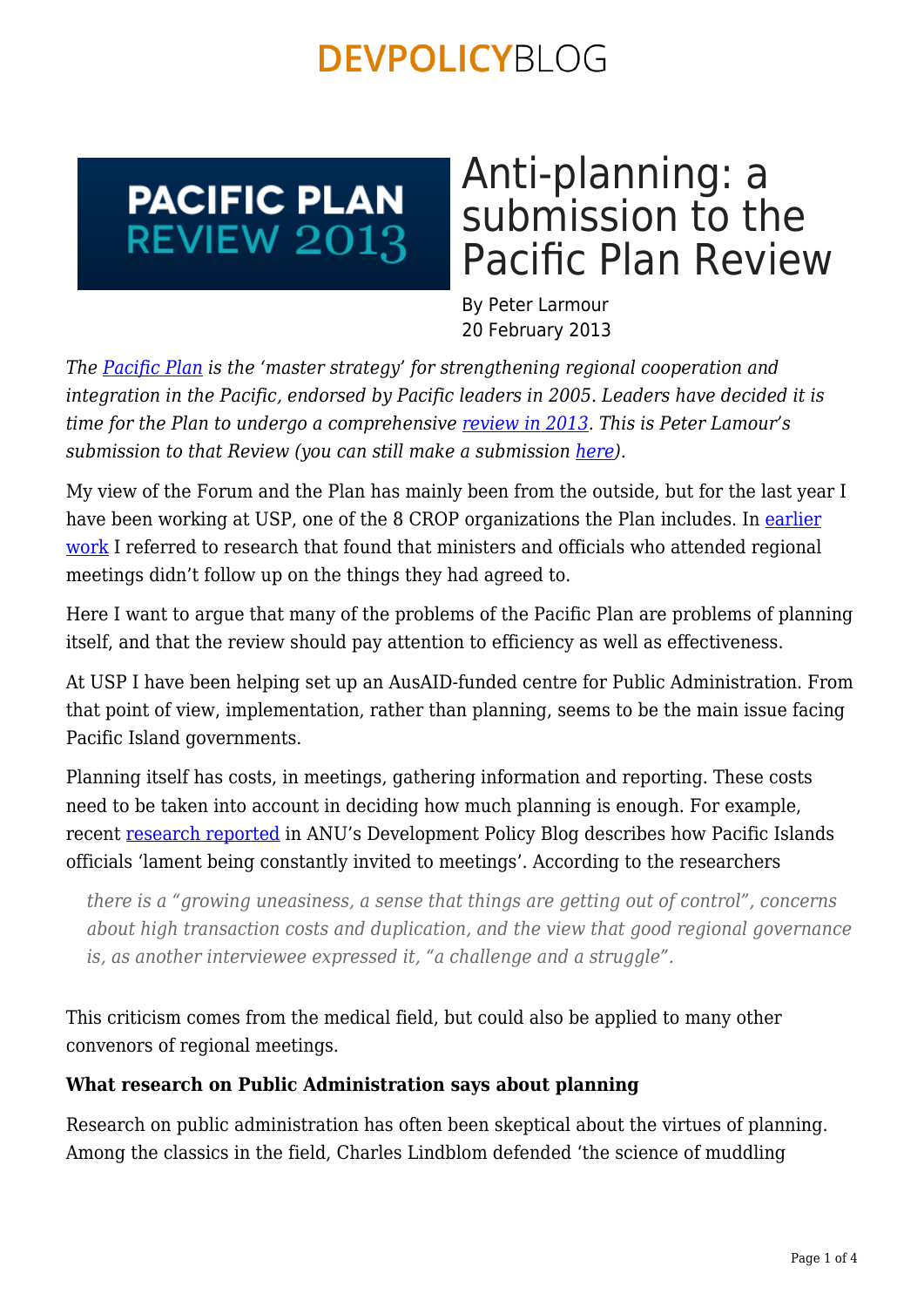through' as preferable to rational, comprehensive planning. Michael Lipsky found that the plans and policies coming down from central offices were often distractions to 'street level bureaucrats' who were busy dealing with their clients' urgent problems. And Aaron Wildavsky's [study](http://books.google.com.au/books/about/Classics_of_public_administration.html?id=17NPAAAAMAAJ&redir_esc=y) of a job creation scheme in Califormia found the many steps involved in implementation were difficult even in the best of circumstances. His study with Naomi Caiden of '[Planning and Budgeting in Poor Countries'](http://www.amazon.com/Planning-Budgeting-Countries-Naomi-Caiden/dp/0878557075) described the difficulties of planning even a few months ahead, when revenue streams were so uncertain.

There is also a skeptical tradition in management studies. Mintzberg's [book](http://www.amazon.com/Rise-Strategic-Planning-Henry-Mintzberg/dp/0029216052) on Strategic Planning finds the pitfalls of planning include:

- detachment (the isolation of planners from those responsible for delivery)
- excessive formalisation that didn't take into account managers' tacit, intuitive or local knowledge, and
- a desire for control, which engenders resistance.

Planning works well for some kinds of repetitive routine tasks, but does less well in creative, professional or innovative work.

It is easy to see some of these pitfalls at work in the aid industry. Donors are detached: they don't deliver services themselves, but work through local officials. Locals have knowledge that is hard to express in the formal language of planning (particularly if it's a second language). And planning is often experienced as an imposition from outside.

These pitfalls are also present in the Pacific Plan, which is:

- drawn up by a distinct cadre of specialist officials. 'Desk officers' are now being appointed to promote the plan in national capitals' [\(source](http://www.forumsec.org/resources/uploads/attachments/documents/Pacific%20Plan%202012%20Eng.pdf) [pdf], p 20). This may only reproduce the detachment, as the desk officers may be treated as a distraction by busy local officials
- formal, abstract and technical in style, and in corporate English (though photographs try and give it a more personal, local and intuitive feel)
- often criticized as an exercise in Australia and New Zealand control, lacking in local ownership. And its language is controlling, referring frequently to what the 'Leaders' want, and describing itself as a 'master' strategy. No wonder it is resisted.

### **Criteria for Evaluation**

The terms of reference for the review of the Pacific Plan ask the reviewers to report on the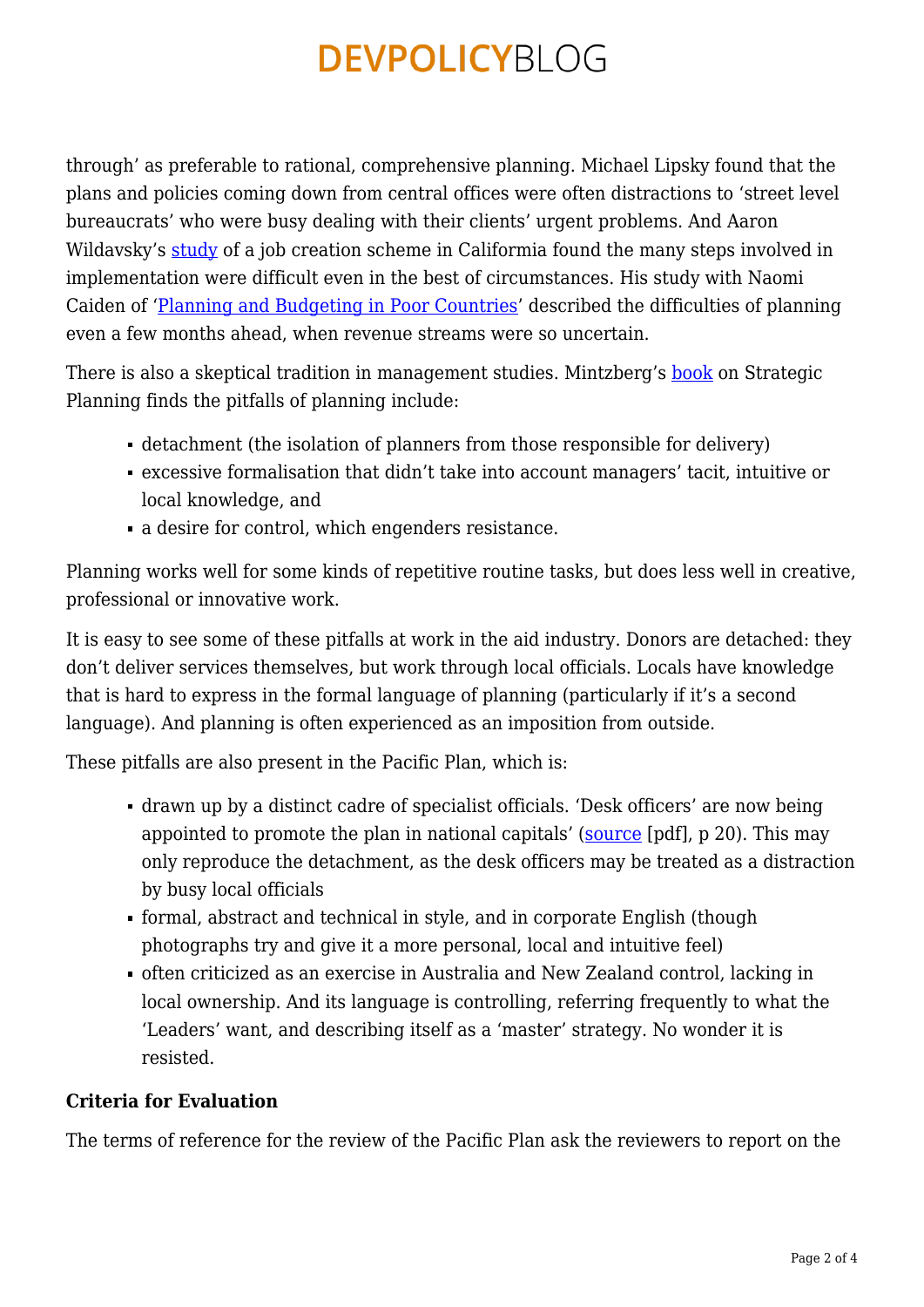impact, effectiveness, appropriateness, influence and ownership of various aspects of the Pacific Plan. The bulk of the Forum's ow[n progress report](http://www.forumsec.org/resources/uploads/attachments/documents/Pacific%20Plan%202012%20Eng.pdf) [pdf] lists its 'key achievements', showing its impact, effectiveness and influence on the agendas of other organizations.

It is often hard for regional organizations (which depend on governments to implement decisions) to show that they have achieved anything. It is also hard to evaluate the effectiveness of professional exchanges, which only indirectly affect the performance of individuals. An official may be fired up by a regional conference, but she can't do anything to implement the new ideas because her boss disagrees, or it is not in the budget.

However, another standard for evaluation, efficiency, doesn't get a mention. A simple picture of efficiency compares inputs to outputs, and asks if the organization could do more with less. Reviews often require efficiency savings. They also often load the organization with new tasks, when simplification and cutting back are necessary.

But there is another kind of efficiency, related to the idea of opportunity costs. The organization may be busy, successfully achieving its own goals. But could the funds going to it have been better used to realize other, equally important, goals? Government budgets regularly deal with these questions of allocative efficiency. The question then becomes: could the money spent on the Forum, or the Plan, be better spent elsewhere in the region?

More broadly, if Forum or Plan didn't exist, would they have to be invented? Or could their tasks be carried out by other officials or by other regional organizations? Or at other levels than the region?

If there is a problem in coordinating the activities of the 8 CROP organizations, then perhaps they could be solved more simply, and well enough, by regular meetings of their agency heads (by Skype). The minutes could be published on the web. Does the Plan add much to that?

*This blog is a part of a series on the Pacific Plan Review. Other blogs in this series can be found [here.](https://devpolicy.org/tag/pacific-plan-review-2013/)*

*[Peter Larmour](http://crawford.anu.edu.au/crawford_people/content/staff/plarmour.php) is Professor of Public Policy and Administration, [University of the South](http://www.usp.ac.fj/) [Pacific](http://www.usp.ac.fj/), and an Adjunct Professor at the Crawford School, ANU.*

*The Aid Buzz, our monthly round-up of Australian aid and development news, would normally be published today, but we have delayed it to incorporate highlights from the AusAID appearance at Senate Estimates: we're awaiting the Hansard transcript.*